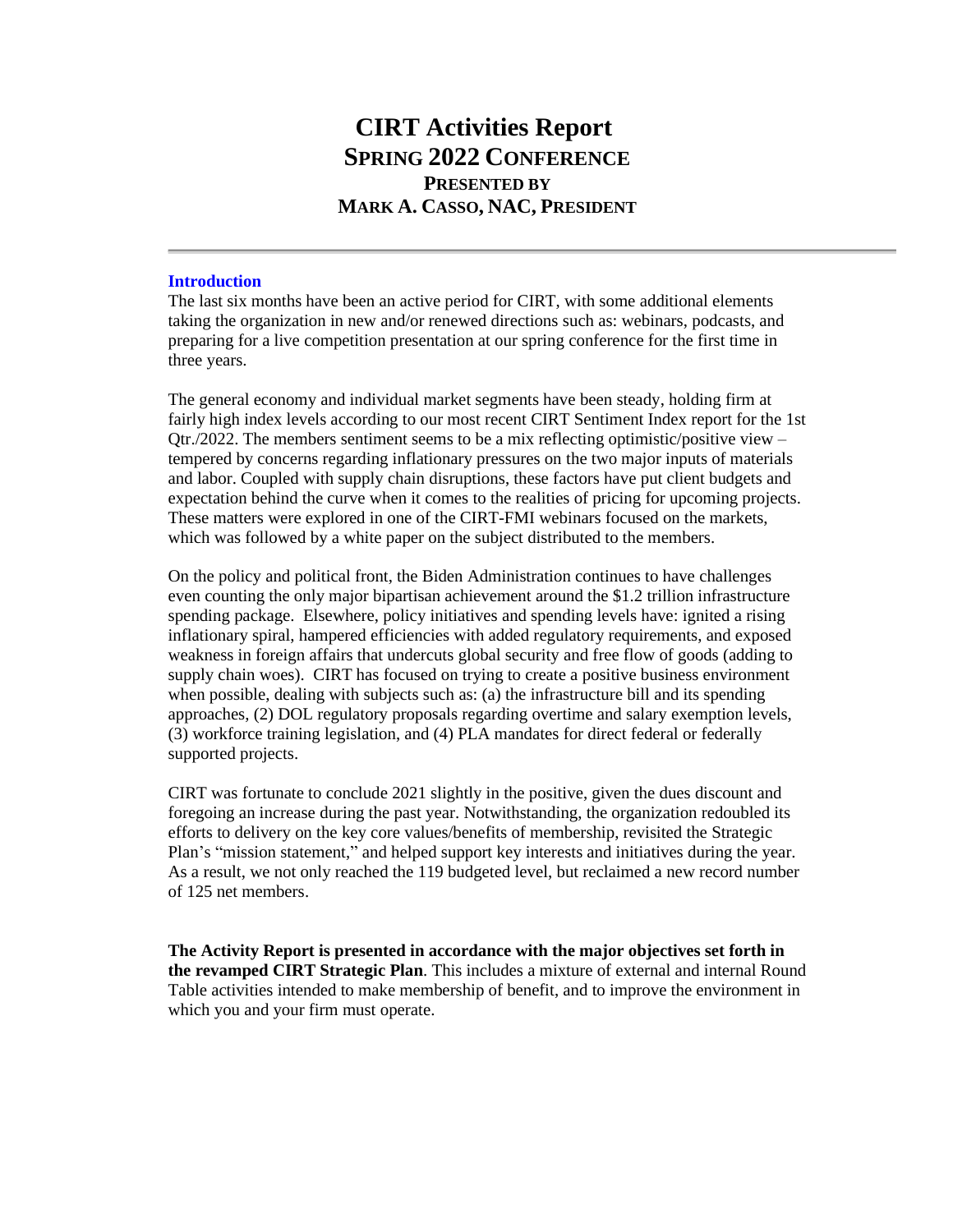## **Objective 1:** *FOSTER networking / relationship building and education of members.*

# **Strategies**:

*Peer-to-peer networking. Relationship building. Frank/open conversations. Valuable, informative, timely subjects/speaker sessions. Shared experiences, social time, camaraderie, etc.*

- **CIRT Conferences:** The Round Table is coming off one of its most successful events ever this past November at Sea Island, GA. Included in the outstanding turnout was approximately 25 "Emerging Leaders" who were invited to the conference by CIRT members. The combination of location, venue, speakers, and attendance made it a successful event related to key aspects of this strategic objective.
- **Speakers/Program Sessions**: A mixture of speakers (leadership, next generation, cybersecurity), formats and even methods (comedy) were used at our latest conference – which helped to stimulate and engage the members on pertinent topics of interest, as well as challenges beliefs and assumptions to elicit the most benefit from the conferences.
	- ➢ Special Follow-Up Webinar: Hosted by Ken Blanchard and Randy Conley around their newest book "*Simple Truths of Leadership*" which provided practical applications to build trust.
- **Focus Groups:** The newly organized groups with smaller numbers, shorter meetings, and increased groups including some around discipline were deployed for the first time with a goal to improve frank exchanges, and overall value.
- **Social/Networking**: Part of the value of CIRT is to build friendship/relationships through shared experiences and time together, which was afforded at Sea Island with several events prior like golfing, outings, "Murder Mystery Dinner" and during the meeting, a special post dinner comedy club program.
- **Webinars:** Between conferences members participated in exclusive webinars hosted by CIRT such as to discuss the results (a) recent Sentiment Index Reports (with FMI expert commentary), or (b) Leadership insights around the latest Blanchard Co. book (see, above).

## Objective 2: *PROMOTE the industry's image and role to critical audiences*.

#### **Strategies:**

*Single voice on vital matters to clients, parties, and public, etc.. Sharing information, benchmarking, and promoting best practices. Educating on current trends, market analysis, economic forecasting, etc. Stressing importance of Talent/Workforce and image issues. Maintain presence, information sources, clearing-house, website, national events.*

▪ **White Paper:** As mentioned, CIRT conducted a webinar with FMI on trends and findings from CIRT's Sentiment Index related to our markets and the economy. The optimism shown in the index number was tempered by inflationary concerns (materials and labor), as well as the supply chain disruptions. As a result of the conversations and feedback regarding the stresses with clients being willing or aware of the fast-paced changes to costing out project budgets. . . a White Paper was developed and distributed.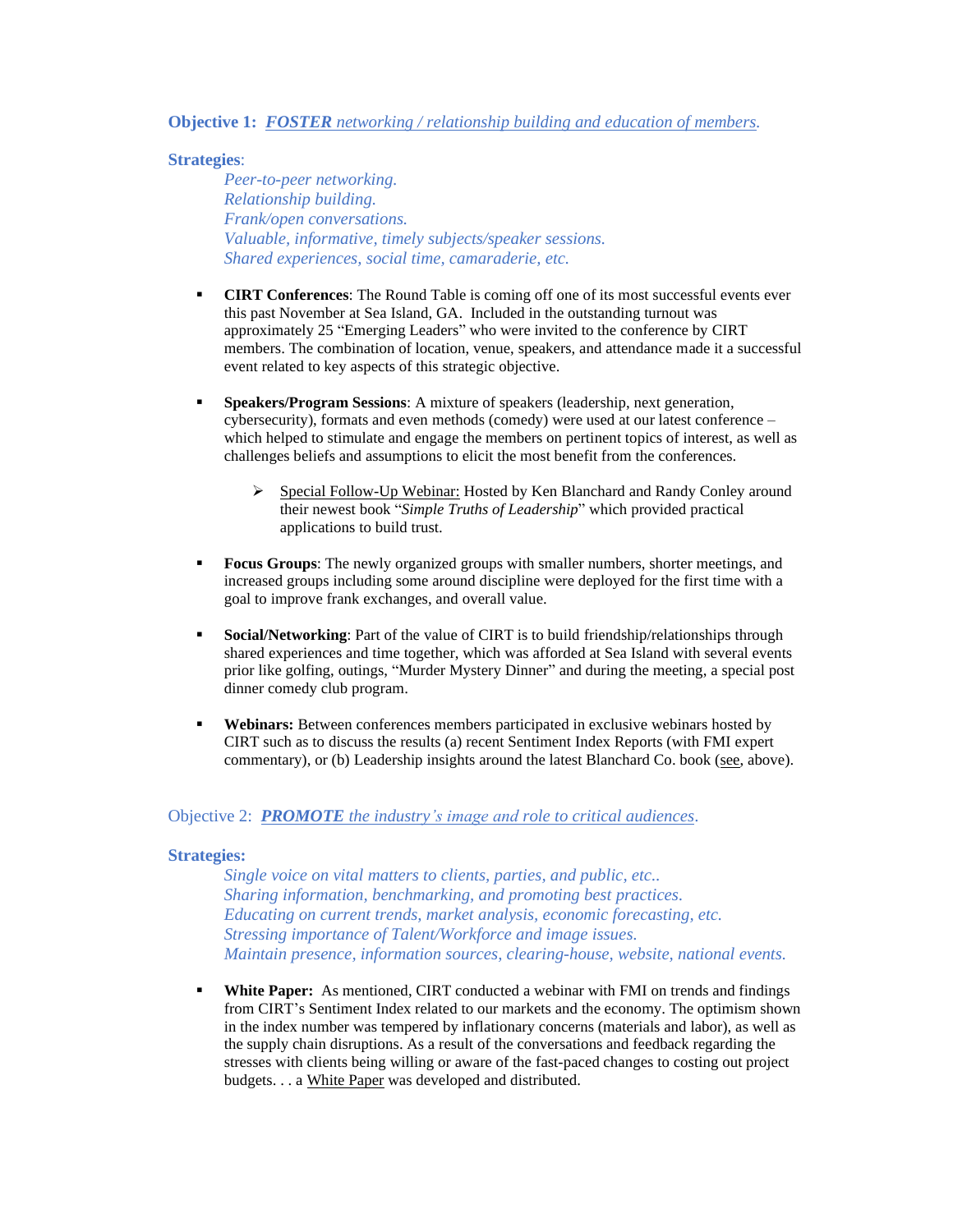- **Podcasts:** Over the past 12-months, CIRT launched its first video/audio podcasts to keep members informed and connected, as well as our target audiences, on vital issues and policy matters that are critical to the membership. The initial installment was five episodes podcast with TAKE FIVE covering a spectrum of issues such as: markets, policy matters, human resources, IT/cyber security, etc. has been *followed by* those presented by CIRT Chairman on safety and conference highlights.
- **24/7 Web Site:** CIRT maintains a web site that seeks to serve as the organization's key communications devise to its members and general public. The purpose of the web site is to provide 24/7 access to CIRT activities/events and important information that affects the members. Key RESOURCES and updated CHARTS/DATA are maintained for the members' convenience.
- **Talent/Workforce Issues**. CIRT continues focus resources and time on this vital subject matter, including:
	- ➢ Legislation on Talent/Workforce Needs: CIRT has supported proposals that would benefit our members workforce and businesses. (See below, in "Objective 3"advocacy discussion for details).
	- ➢ Opportunity America Jobs and Careers Coalition: As part of the Coalition, CIRT has participated in dedicated efforts to earmark federal funds and recognize apprenticeship programs in our industry (especially related to skilled/craft trades).
	- ➢ CIRT Efforts with ACE Students: The Round Table maintains its annual national competition in coordination with ACE Mentor Program of America. This year the final round presentations returned to the spring conference (in three years) to crown a "National Champion." (See, below in "Objective 4" for details).

**CIRT Sentiment Index.** The latest report (1st Qtr./2022) provides not only insights from our CEO members on where markets are headed but also interesting results from issue-oriented questions that are relevant to the A/E/C community/industry. [For the Sentiment Index Reports go to: [www.cirt.org\]](http://www.cirt.org/).

WEBINAR: To further highlight the valuable information contained in the Sentiment Index, CIRT President and key members of FMI hosted a Live Broadcast that presented the findings in the context of the larger market, financial, and economic picture.

- **Member Views/Opinions:** The Round Table continues to conduct opinion polls and other surveys to gauge the views of its members.
	- ➢ *CIRT Sentiment Index: 1st Quarter 2022*: [Index 73.2/Design Index 81.5]. CIRT's 1st-Quarter Report tested the members' sentiments on the following:
		- **o** *Hiring Expectations in the Coming Year*: For 2022 the members split between increasing hiring significantly higher (32%) and somewhat higher (52%), with only (14%) about the same and nearly no one (2%) likely to decrease FTEs.
		- **o** *Backlog:* More than half of the members backlogs are higher now than they were a year ago, with nearly (90%) reporting more than 12-months of which just under half had backlogs exceeding 18-months. However troubling news: 71 percent of the members see their workforce somewhat (66%) or significantly (5%) understaffed.
		- **o** *Capacity:* When it came to firm capacity going into 2022, nearly 4 out of 5 said the workload was greater than (80%), of which (41%) said it was approaching near full capacity at levels between 90 and 100 percent.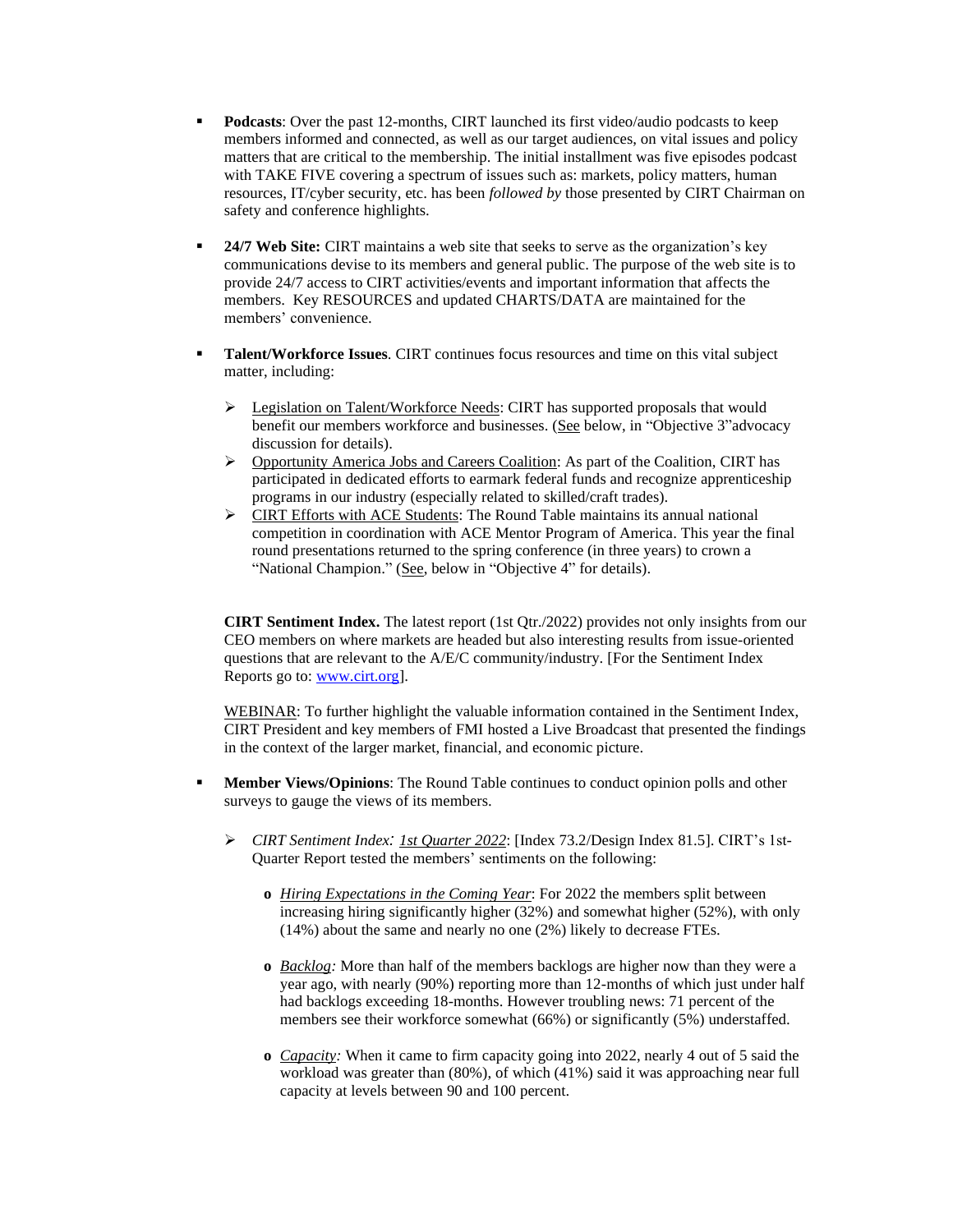- **o** *Greatest Risks for 2022*: The most commonly anticipated risks in order are: (1) inflationary pressure on bids, costs, and estimates so rapid, client budgets aren't keeping pace, (2) limited supply of skilled workers/crafts people, (3) federal/state/ local mandated related to pandemic affecting costs/workforce, (4) cost escalation in materials and equipment due to supply chain disruptions, (5) subcontractor default, availability, workforce standards, (6) cybersecurity, and (7) risk assessment, allocation and exposure in complex projects.
- **o** *Comparing Delays:* A large (80%) of the members said supply chain delays were either significantly higher (18%) or somewhat higher (62%) in 2021. However, less than (30%) found cancellations of projects more frequent in 2021, compared to (2016-2018).
- ➢ *CIRT Sentiment Index: 4th Quarter 2021*: [Index 74.9/Design Index 83.4] CIRT's 4th-Quarter Report included specific policy/issue questions:
	- **o** *Supply Chain Issues:* A vast majority (82%) of CIRT members have experienced delays due to supply chain issues; with (72%) have experience project cancelled due to his matter. If this persists (next 12 months), members say they will change purchasing behavior, with (a) readiness and willingness to consider substitute products/materials the most often cited at a (56%) increase, followed by (43%) increase impacting supplier/channel relationships, and (31%) and (29%) respectively increasing frequency of material orders, and/or inventory levels to combat supply chain impacts.
	- **o** *Cost Escalations:* Again, a vast majority (81%) of members were able to pass on cost escalations to their clients but with these qualifiers: (yes, sometimes  $-57\%$ ), yes, rarely  $-24\%$ ), with the remaining (19%) say no, they weren't able to past cost along even when due to coronavirus-related work impacts.
	- **o** *Cost Impacts on Workforce Expenses:* The areas having the most impact on business's costs escalations due to COVID-related expenses were in order: remote working, (b) turnover, (c) insurance costs, (d) vaccination tracking/mandates, (e) change of work schedules, (f) supplier-related, (g) pay scales, and (h) health/safety protocols.

# Objective 3: *ADVOCATE public policy creating a positive business environment for members.*

## **Strategies:**

*Advocate on legislative, regulatory, and judicial matters pertinent to the members. Coordinate with allied groups, coalitions, and individuals. Leverage resources working with coalitions, groups, and other associations. Efficient cost effect contract procedures, delivery methods, risk allocation, etc*.

CIRT acts in concert with a cross-section of industry groups and the larger business community to promote, inform, and influence the direction of initiatives that are of prime importance to our community in creating a positive business environment.

▪ **CIRT's External/Public Policy Advocacy:** CIRT meets with policy makers to raise the design/construction industry issues e.g.: infrastructure focused expenditures, use of the private sector for public projects, concerns over excessive regulations, and to promote improvements in the business environment (financial markets, timely spending, marketbased reforms to health care, taxes, etc.)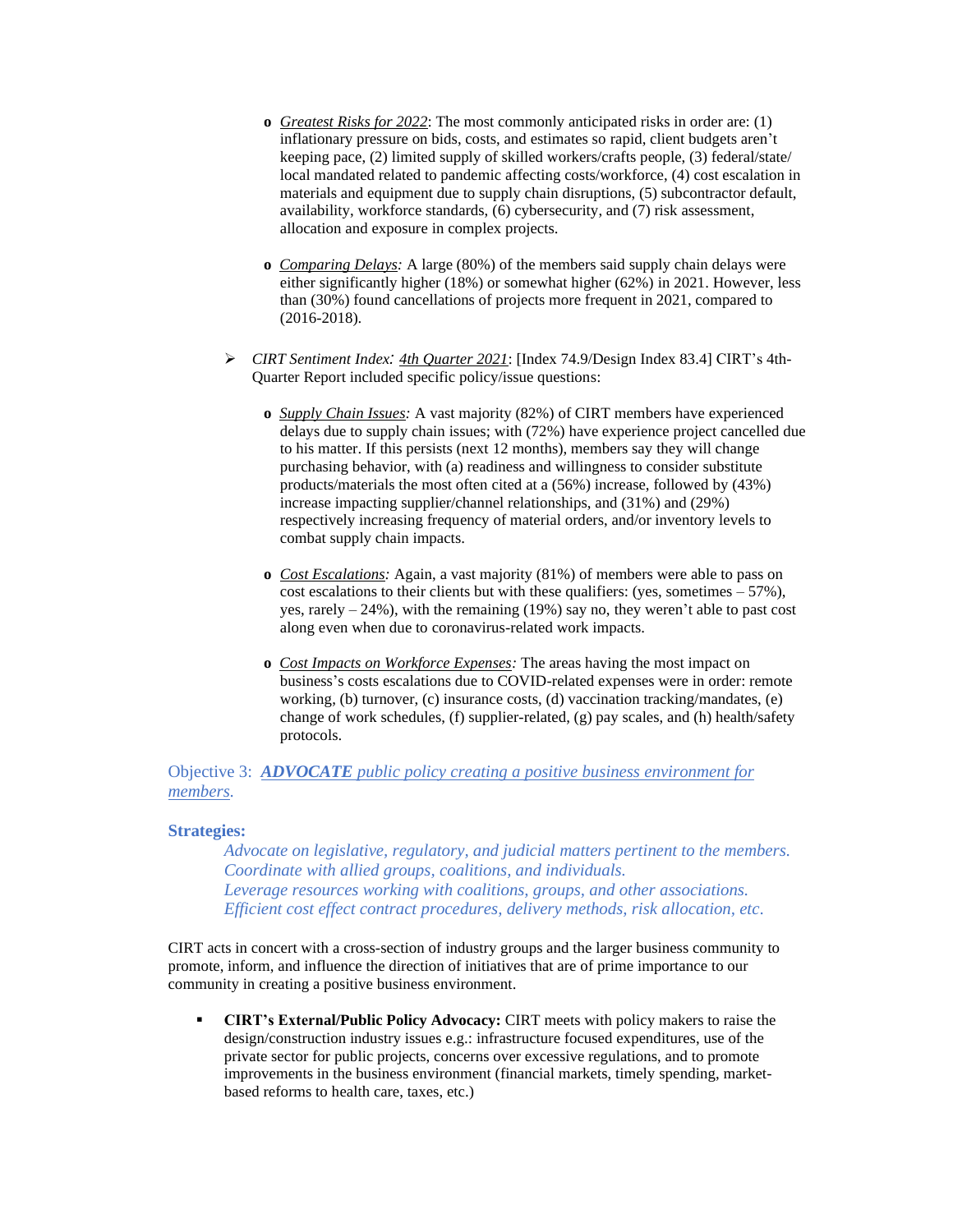- ➢ *CIRT Government Relations Committee:* Members, allied organizations, and Washington reps, met during this spring conference event to share views on key legislative/regulatory goals and to prioritize them to better coordinate a single voice.
- ➢ *State Attorney Generals:* CIRT representative met with GOP State AGs during their conference to raise important matters pertaining to mandated PLAs, risk allocation on projects, and human resource laws/regulations.

## ▪ **Positive Business Environment:**

Policies impacting the complex relationships with employees have been enacted or are being proposed that will have repercussions for the CIRT members:

- ➢ Apprenticeships/Education: As a member of the Opportunity America Coalition, CIRT supports, with reservations, reauthorization of the "Workforce Innovation and Opportunity Act (WIOA)." CIRT seeks more involvement of divergent views that reflect market needs and private sector programs.
- ➢ PRO Act (H.R.842): CIRT, along with a coalition of businesses, opposes passage of the PRO Act which would drastically restructure the nation's labor laws and balance, resulting in enhanced and outsized leverage for unions. (E.g., no secret ballots, curtail right to remove unions, lose the right to refuse to contribute to unions, etc.).
- ➢ The "Fair and Open Competition Act": CIRT supports reliance on the private sector to deliver needed goods and services to the public sector.
- ➢ Tax Proposals: CIRT has opposed increases to corporate/partner/S-corp. tax levels generally, and more specifically capping Section 199A deductions, increase the capital gains tax, and imposing new "double death tax" thru estate tax changes.
- (1) **Infrastructure Policy**: After passage of one of the few bipartisan bills, the details of the \$1.2 trillion comprehensive infrastructure investment package will drive policy. Concerns include: undercutting use of long-term financing, impacts on bond markets with so much federal cash, off-loading of state/local commitments, unprecedented "discretionary" spending shifting authority to federal bureaucracy vs. state/local, & the fate of the Interstate Highway System.
- (2) **Regulatory Matters:** CIRT has been an advocate for regulatory reform and reduction, particularly when it comes to "streamlining" the process to improve its efficiency. We will continue to work with other groups, such as the Regulatory Improvement Coalition (RIC), for which we have been a long-standing and active member.
	- ➢ *DOL Wage & Hour Proposal*: CIRT has been concerned about the proposal to increase the base salary of employees (possibly doubling) to qualify for overtime exemption. In the past, the DOL has used a single arbitrary number for the entire country that ignores market forces and cost differences.
	- ➢ *Bank Accounting Reporting Requirements:* As part of large cross-section of business organizations, CIRT opposes the requirement on financial institutions to report to the IRS on deposit/withdrawals of all business and personal accounts as a vast unwarranted overreach of federal government authority and invasion of privacy rights.
	- ➢ *Mandatory PLAs:* CIRT opposes "mandatory" application or requirements by the federal government to impose PLAs directly or indirectly thru funding to state/local projects.
- (3) **Judicial Matters:** A**s** a member of ATRA CIRT supports improving the legal environment in which our businesses must operate through legal reform and amicus activities.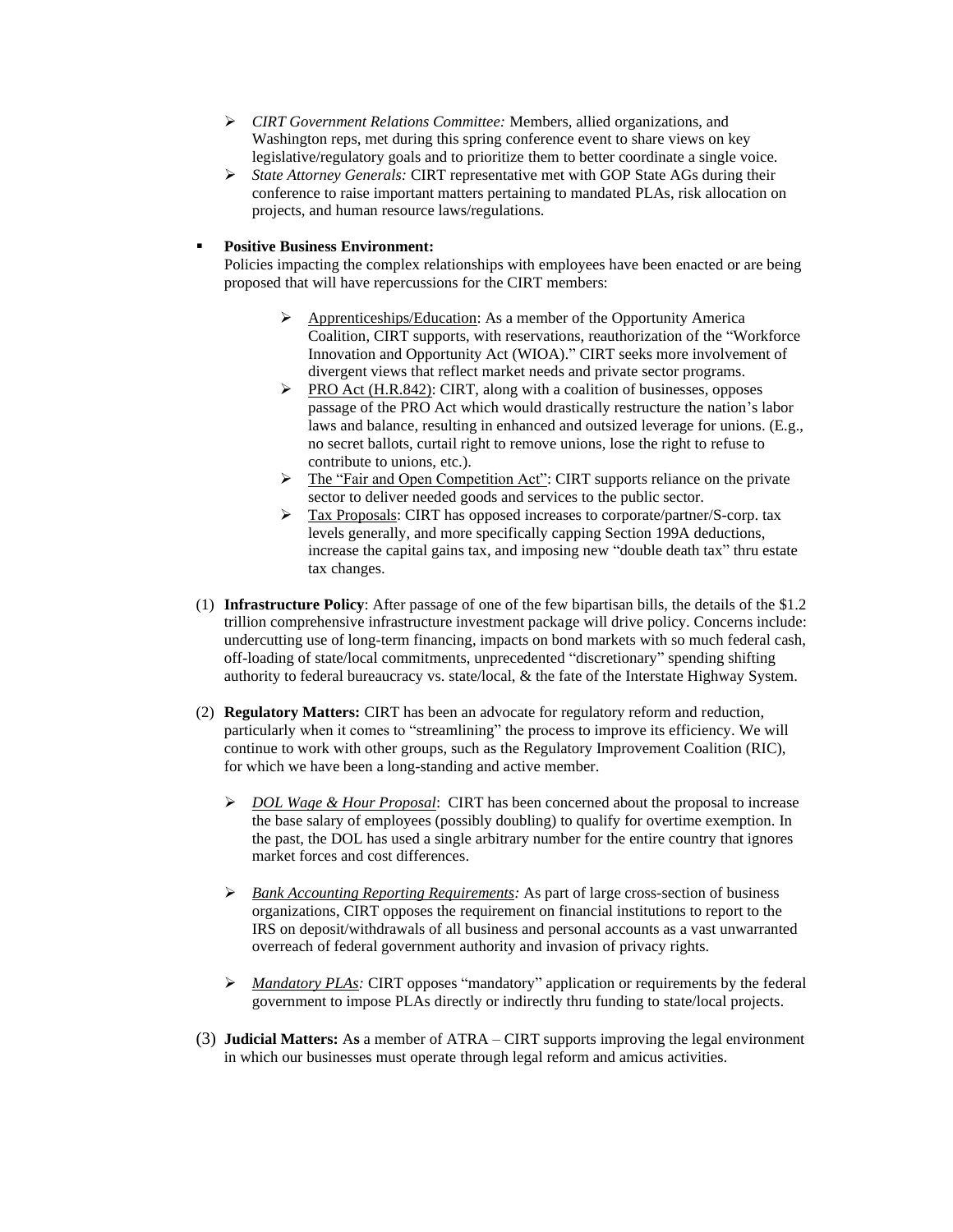### Objective 4: *CHAMPION Industry improvements*.

## **Strategies:**

*Scaling and supporting industry-wide initiatives. Information, data, intelligence gathering (research), etc. Surveys, reports, studies, and other information of importance to members. Application of IT, cybersecurity, date use, etc. to improve means, methods, and techniques in the built environment. Maintain a robust strong organization to deliver on the members goals.*

- **CIRT National Design + Construction Competition**: For the 16th year, CIRT conducted a national design/construction competition that invites mentor teams from ACE Mentor Affiliates/Chapters to participate for national recognition. The entries were judged by distinguished members of the community. Winners received financial contributions to their Affiliate/Chapter organizations to use as they see fit. [This initiative is a legacy program commemorating CIRT's 20th Anniversary Celebration in 2007].
	- ➢ *Online Platform*: The competition is housed on a digital platform that allows for greater online collaboration for the team members.
	- ➢ *Information:* A detailed information package was developed and distributed to all interested mentor teams (as well as being included in the ACE National Newsletter).
	- ➢ *Stats*: The program was open to over 70 ACE Affiliates/Chapters across the country, with (28) teams submitting entries for the competition from (15) Affiliates/Chapters.
	- *Judging*: A preliminary cut was made to select the three national finalists.
	- ➢ *Presentation Stage*: The "Worthy Finalist" teams made their live presentations to a panel of judges assembled at CIRT's spring conference. (The competition was also live streamed to an online audience).
	- ➢ *Award*: The top Award is \$5,000 for the national winning team was presented, along with \$3,000 for second and \$2,000 for third. In addition, the other six teams won \$1,000 and \$500 respectively for  $(1<sup>st</sup>/2<sup>nd</sup>$  Runner-Up for the different design challenges).
- **Industry Initiatives.** CIRT provides support and information in the form of sponsorship to assist in scaling initiatives to be industry wide activities:
	- "Safety Week": Again, this year CIRT members/firms lead an industry wide IIF program initiative during the first week in May to highlight attention on the importance of safety in our companies and on our projects. [NOTE: A working/planning session was conducted at the fall conference in Sea Island, GA; and a PODCAST was produced to promote and advertise the value of the program to CIRT members].
	- ➢ *DEI Construction Consortium:* CIRT has supported and scaled a DEI coalition composed of a core of member companies, included the inaugural industry-wide activity with the first ever "Construction Inclusion Week" event. [NOTE: Future programs are being planned that will be reported on at our spring conference Membership Breakfast].
- **Business Information/Resources.** The Round Table seeks to provide its members with timely, convenient, and pertinent economic/business news that is of value to our industry. To that end, CIRT has tracked or alerted members to various item such as:
	- ➢ *Monthly Construction in Place Statistics:* On a monthly basis, usually on the day the information is released, CIRT posts to its web site the latest U.S. Department of Commerce figures on construction in place. It also provides other pertinent data when available.
	- ➢ *Unemployment Statistics*: The monthly unemployment levels for the construction industry and overall economy are posted on the CIRT website for easy tracking and trend analysis.